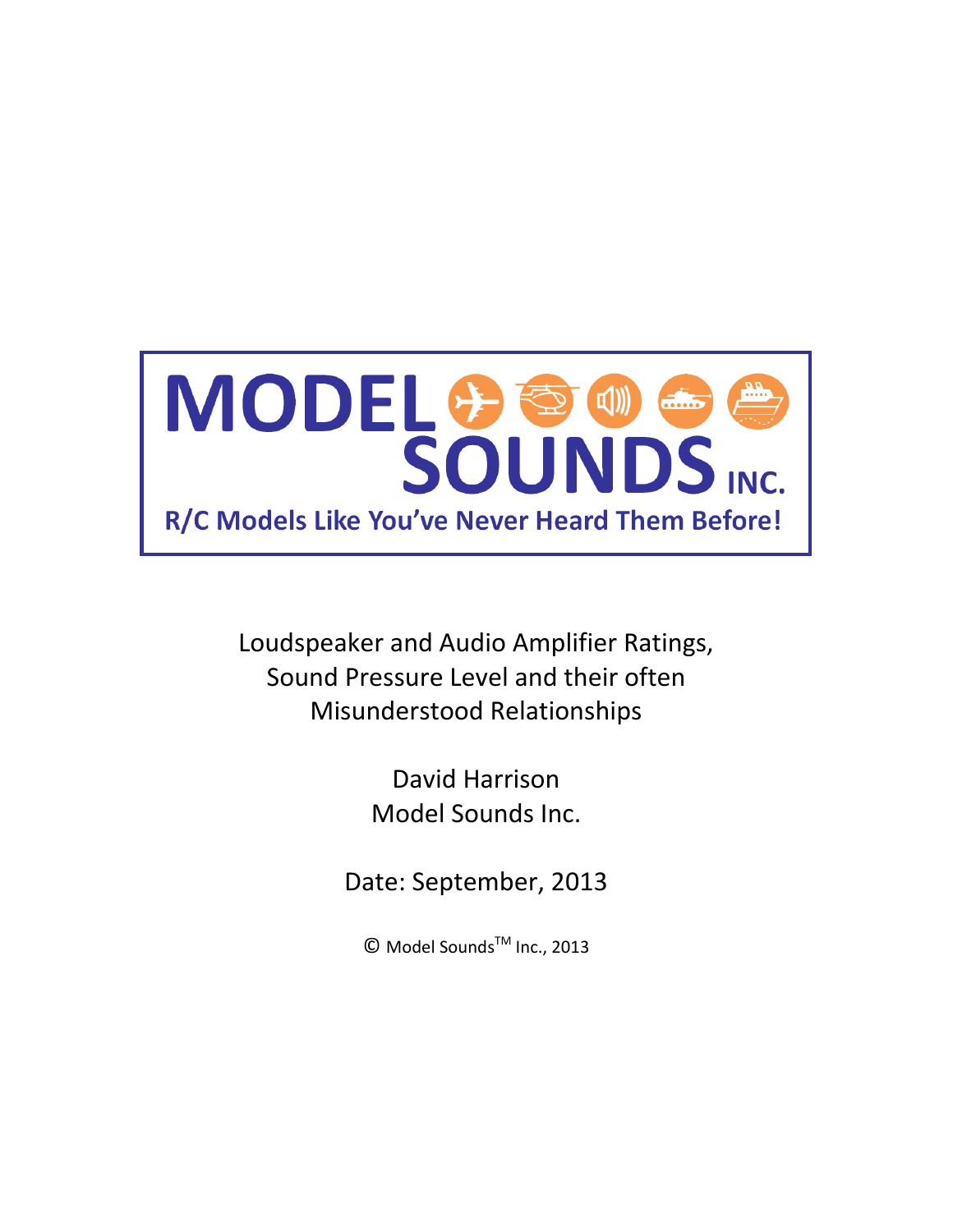# **Table of Contents**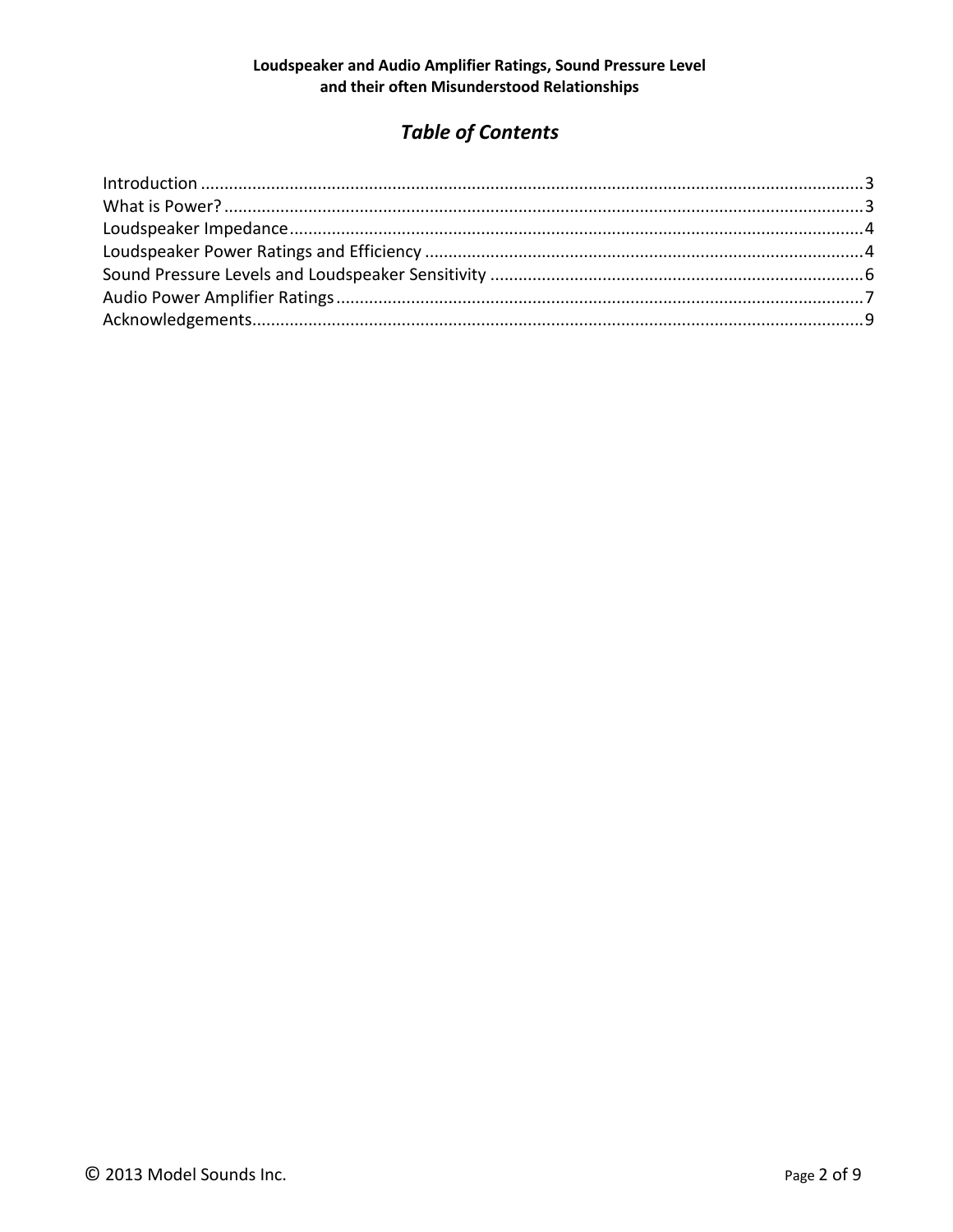### *Introduction*

<span id="page-2-0"></span>Loudspeaker manufacturers sometimes make misleading and even outrageous claims about how much power their loudspeakers can handle or how loud they sound, i.e. how much Sound Pressure Level (**SPL**) they can deliver. Similarly audio amplifier manufacturers also often make misleading claims about how much electrical power their amplifiers can deliver.

This article hopes to debunk many of the misconceptions and misunderstandings about this area of marketing one-upmanship and clarifies how to interpret the manufacturer's claims.

<span id="page-2-1"></span>Specific references are made to assist R/C modellers understand the limitations of loudspeakers used in their models.

### *What is Power?*

In electrical engineering and many other areas of science, the unit of power is the Watt – named after James Watt, the 18<sup>th</sup> century Scottish inventor.

In electrical engineering, power, i.e. 1 Watt = 1Volt x 1Ampere so the higher the current and/or the voltage, the higher the power produced (or consumed). This is represented by

**P = V x I** where V is voltage and I is current (equation 1).

Electrical resistance is a measure of how much a wire, or a circuit element, "resists" the flow of electricity - hence "resistance and resistor". That is, the higher the resistance, the less electric current flows through it for any given voltage across it.

Ohm's law states that 1 Volt = 1 Ampere (Amp.) x 1 Ohm. This means that 1 Volt of electrical "pressure", or "voltage", is required to force 1 Amp. of current through a resistance of 1 Ohm. This is represented by **V = I x R** where I is current and R is resistance

If we combine these two equations we can see that power

**P in Watts = V<sup>2</sup> / R** (equation 2) or

**I 2 x R** (equation 3).

Resistance is a measure of resistance to the flow of a steady current flowing in one direction i.e. DC (Direct Current). In the audio world, sound waves and electrical audio signals are constantly changing, i.e. AC (Alternating Current) and the correct term to use is called "impedance" – i.e. a loudspeaker tries to "impede" the AC signals applied to it. Impedance is not the same as resistance, but has resistance as a component of it. It is beyond the scope of this article to fully explain what impedance is, but just accept that from now on we will be using impedance rather than resistance as it applies to loudspeakers and amplifiers. The international symbol for impedance is Z, rather than R, but the above equations still hold i.e. **P = V<sup>2</sup> / Z**.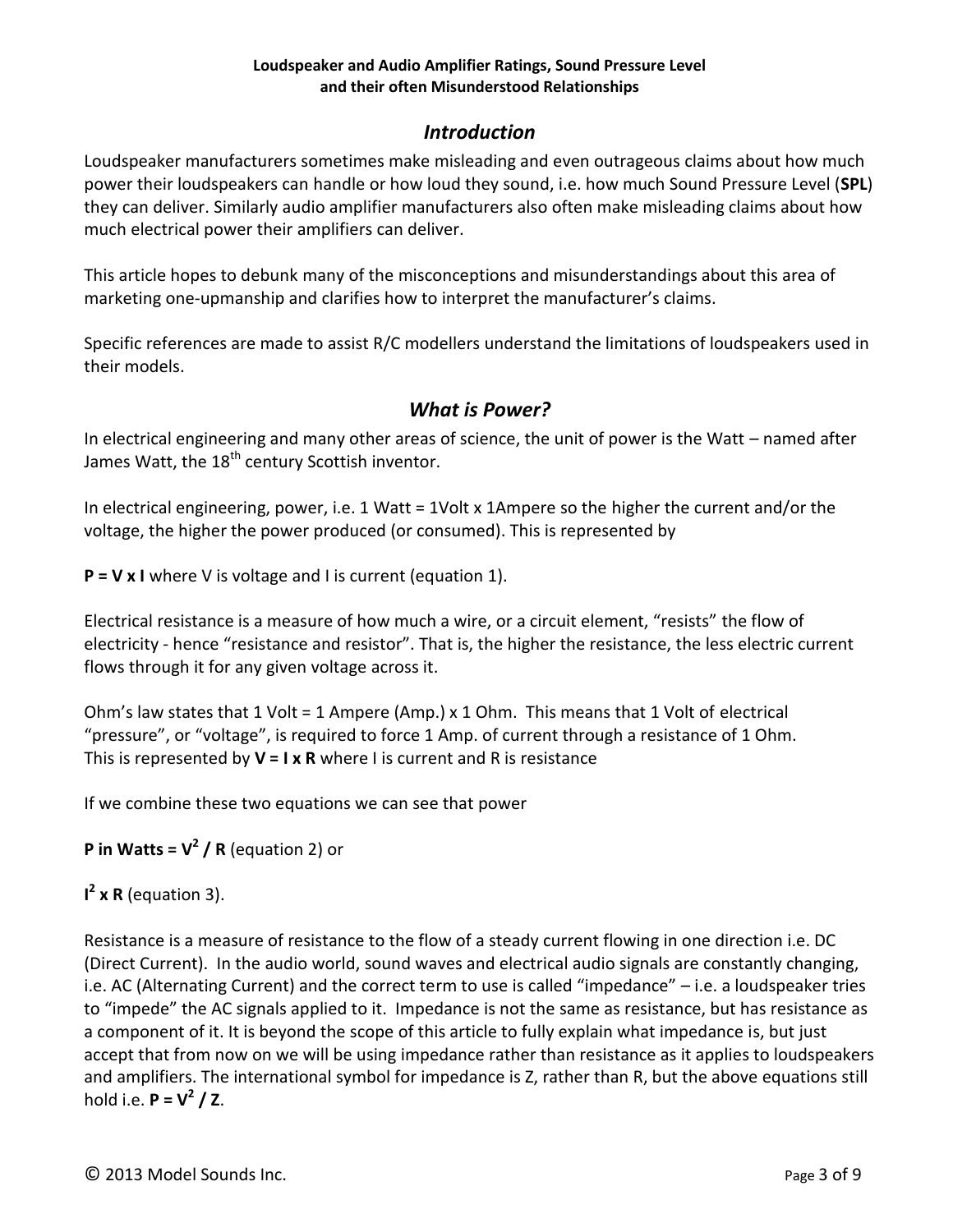When an AC current is applied to a circuit, since the voltage and current are changing all the time, the instantaneous power at any instant in time in the circuit is also continuously changing. This is not terribly helpful to us, so we use what is called the "Root Mean Square" or "**RMS**" values of the voltage and current. Again, we will not go into what that means but it is a type of averaging process over time. If the voltage and current are changing with a simple pure sine waveform, the **RMS** value is **1 / √2** of the peak value or **0.707**. Therefore when this is applied to equation 2, above, we get

**P = Vp<sup>2</sup> / (2 x R)** where **Vp** is the peak value (equation 4).

Another useful concept is the "peak-peak" value of voltage which relates easily to the available output voltage swing from audio power amplifiers. Again, for a simple sine wave, the peak-peak value is twice the peak value, so now

<span id="page-3-0"></span>**P = Vp-p 2 )/ (8 x R)** where **Vp-p** is the peak-peak value (equation 5).

### *Loudspeaker Impedance*

Where does loudspeaker impedance come from? The vast majority of loudspeakers use a cone of paper, plastic, or metals such as titanium, attached to a "voice coil" which is suspended in a powerful magnetic field produced by a strong permanent magnet. The "voice coil" is literally a coil of wire wound around, and attached to, a cylinder which is then attached to the cone. When an electric current is applied to the two ends of the coil, it generates its own magnetic field which either opposes, or attracts, the permanent magnetic field. Thus the voice coil, the cylinder it is wound on, and hence the cone, moves in and out like a small high speed linear motor. The motion of the cone acts like a piston and pressurizes and depressurizes the air around it. It is these air pressure waves that we hear as sound.

The voice coil has its own resistance due to the wire it is made of. But also, since the cone has to move air out of its way, the air itself impedes the motion of the cone and this is reflected back into the voice coil as an electrical impedance. Furthermore, the total electrical impedance of the loudspeaker varies with the frequency of the applied signal. Thus, when we say a loudspeaker has an impedance of "8 Ohms" it actually only has that impedance at a single frequency. Therefore loudspeaker manufacturers specify a conservative estimate of the average impedance that the loudspeaker will present while playing typical music. This is called the "nominal impedance".

# *Loudspeaker Power Ratings and Efficiency*

<span id="page-3-1"></span>Loudspeaker efficiency is defined as the sound power output divided by the electrical power input. Most loudspeakers are very inefficient - only about 1% of the electrical energy sent by an audio amplifier to a home loudspeaker is converted to sound power. The main reason for this low efficiency is the difficulty of achieving proper impedance matching between the acoustic impedance of the loudspeaker and that of the air into which it is radiating.

So where does the other 99% of the input energy go? It is converted to heat, mostly in the voice coil and magnet assembly. If more power is applied than the speaker is capable of handling then the coil may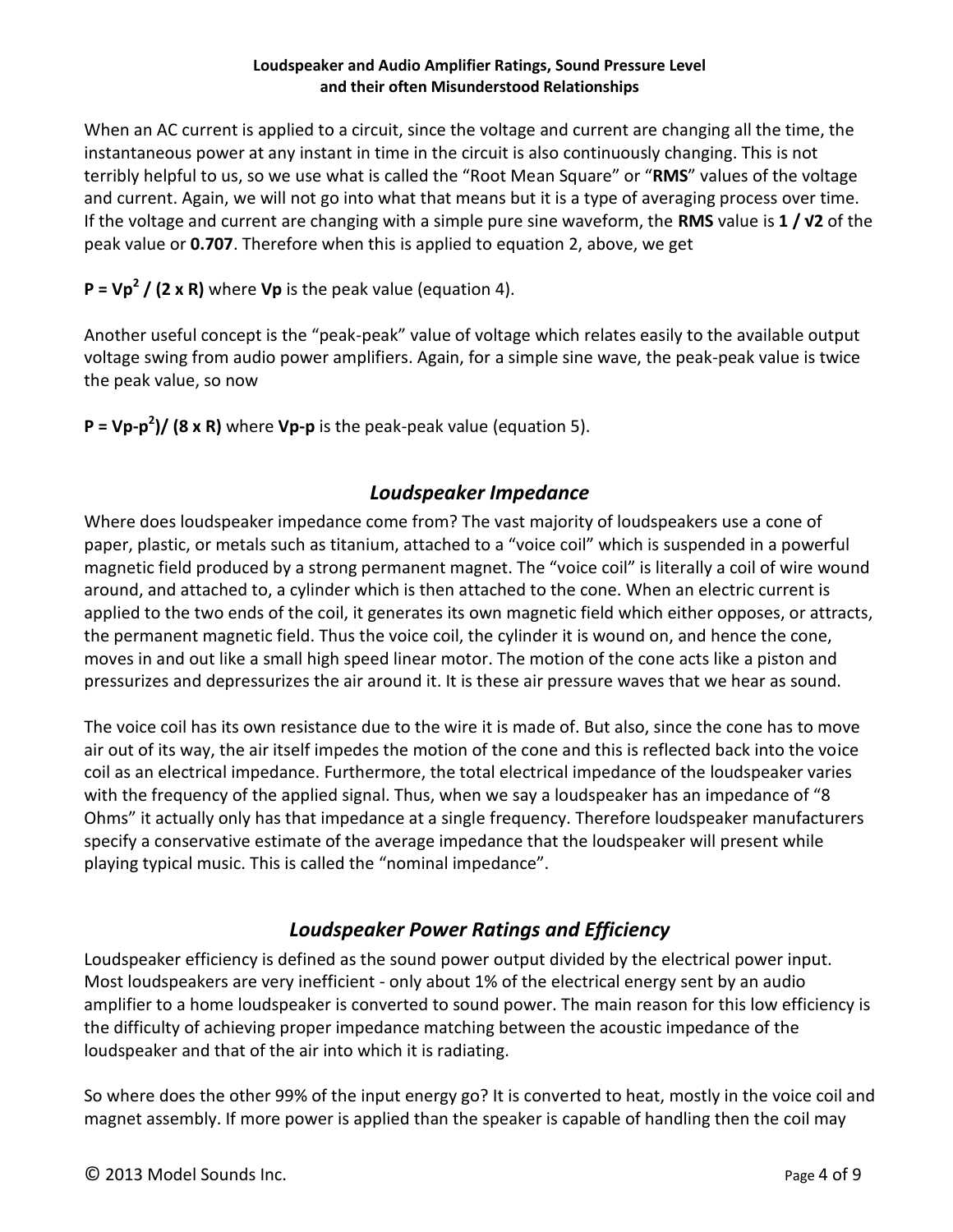literally burn out, or it may become detached from its cylinder or the cone may be destroyed. This is a one way trip – even if the power is then reduced, the speaker has already been destoyed.

Larger loudspeaker enclosures help to achieve better acoustic impedance matching between the speaker (also called a "driver") and the outside air and are thus more efficient. Various internal structures such as horns, vents, and complicated acoustic paths can be built in to increase their efficiency and improve their frequency response. For example, large loudspeakers used in rock concerts, stadium public address or marine hailing may have efficiencies as high as 10 – 20%.

A small loudspeaker used in an R/C model has a lower efficiency than 1% because of its small or non-existant enclosure. Also there is the problem of the rear sound pressure wave emanating from the back of the cone reflecting off nearby surfaces and destructively interfering with the forward sound pressure wave.

If a loudspeaker is mounted in a very large board (i.e. an infinite baffle), then the rear sound waves can never reach the front sound waves so the effciency goes up and the frequency response is improved. Since an infinite baffle is not practical, the next best thing is to enclose the speaker in a very rigid, airtight box. The enclosure must be very rigid, otherwise the sound pressure inside will vibrate all the walls of the box and then they become sound radiators themselves. Unfortunately rigidity comes at a price – very thick walls are very heavy, and a heavy enclosure is impractical in R/C airplanes.

It is not possible to combine high efficiency (especially at low frequencies) with compact enclosure size and good low frequency response. One can choose only two of the three parameters when designing a speaker system. So, for example, if extended low-frequency performance and small box size are important, one must accept low efficiency. Or, more typically for R/C models, if small size and high efficiency are important, the low frequency response is poor.

As a marketing ploy, loudspeaker manufacturers often quote loudspeaker power handling capacity as "peak" or "music power". This is always much higher than the true **RMS** power handling capacity. Because music is highly variable, the highest music peaks are much higher than the **RMS** value and can be sustained by the loudspeaker without damage only because of the relatively short durations of the music peaks. The short duration of the peaks does not allow the heat to build up to the destructive level before the peak starts to go down again.

These "music" or "peak" power ratings are misleading. The loudspeaker cannot be driven at that power with a continuous signal. In R/C models, engine sounds are very repetitive and while they are not simple sine waves, they do not have the same peaky nature that music does. Thus in R/C models that play engine sounds at high volume, the loudspeaker must be chosen such that its **RMS power rating** is at or above the maximum power output available from the power amplifier or sound module.

Some customers ask us if we have a 4inch speaker that is rated at 30 or 50Watts. This is physically impossible whilst maintaining acceptable magnet size and weight for use in R/C models. Yes, there are some 4 inch speakers with that power rating, but they are intended for automobile use where weight is not an important factor and they have **VERY** large and **VERY** heavy magnets on them. This is why we do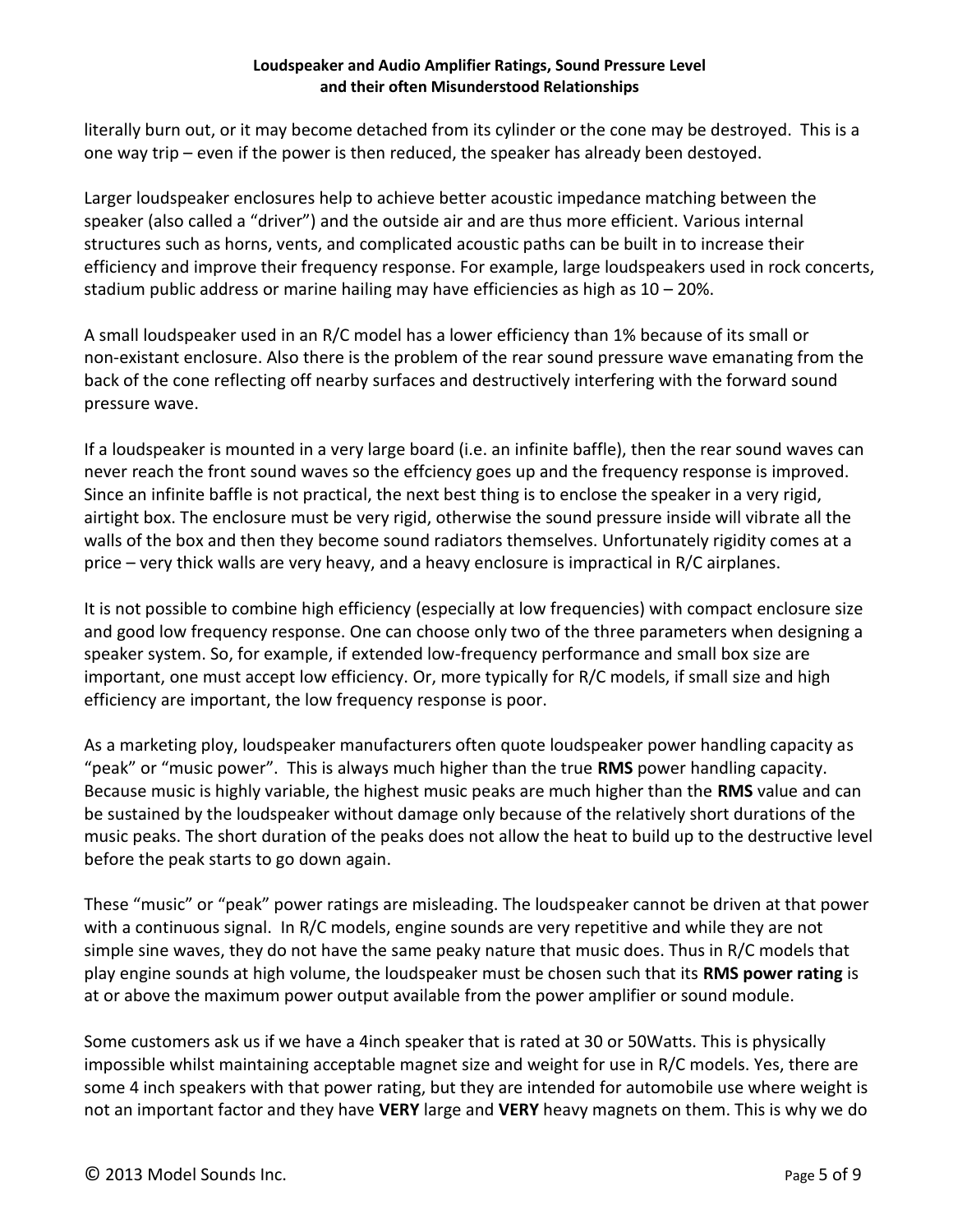not offer them for sale for use with our sound modules. Even going to a 5 inch speaker will not offer a substantially greater power rating. Our own 5 inch speaker is rated at 30 Watts continuous.

The limitation with any loudspeaker is the size of the voice coil and magnet, since it is those components which serve as the heatsink for the heat generated in the voice coil. If you want a higher power rating, you have to have a larger coil and magnet – thus the weight goes up.

We feel that the 4 inch 20 Watt speaker that we offer is a very good compromise between size, weight, power rating, frequency response and sensitivity – it has a sensitivity of 90dbA (1W/1m), can handle 20Watts continuously, yet weighs only 176 grams (6.2oz).

### *Sound Pressure Levels and Loudspeaker Sensitivity*

<span id="page-5-0"></span>**Sound Pressure Level (SPL)** is measured in decibels and is a measure of the actual air pressure of a sound. It could also be measured in Pascals or even lbs/sq. inch. These latter units help you to understand that sound really is air pressure.

The **decibel** (**dB**) is a logarithmic unit of measurement that expresses the magnitude of a physical quantity (usually power or intensity) relative to a specified reference level. Since it expresses a ratio of two quantities with the same unit, it is a dimensionless unit. A decibel is one tenth of a **Bel**, which is seldom used. A significant point to note is that, because it is a logarithmic scale and uses a base of 10, a **3dB** increase in **SPL** represents a **doubling** of **SPL**, a **10dB** increase is **10 times**, a **20dB** increase is **100 times** etc. This applies to **SPL** which is related to sound **power**.

Because power is proportional to voltage squared, dBs as used for **voltage ratio**s have to be doubled – i.e a **6dB** increase in voltage is **double**, **20dB is 10 times**, **40dB is 100 times** etc.

For **SPL**, the reference level is the threshold of human hearing, so 0dB is the **SPL** at which humans can just barely hear.

The human hearing system is very complex – perceived loudness varies with frequency and the human frequency response also varies with sound pressure level. Because of this it is not a simple matter to relate actual **SPL** to perceived loudness. Therefore a weighting scale is used to more accurately represent perceived loudness by giving more weight to sounds at certain frequencies. Various weighting factors are used i.e. A, B, C, D etc. The A weighting factor is most commonly used for **SPL**, and then the units are called **dBA**.

To give you an idea of what various **SPL** levels sound like we have included the table below.

| Source of sound                                 | <b>Sound Pressure</b> |
|-------------------------------------------------|-----------------------|
|                                                 | Level                 |
| Shockwave                                       | $>194$ dB             |
| Krakatoa explosion at 100 miles (160 km) in air | 180 dB                |
| .30-06 rifle being fired 1 m to shooter's side  | 171dB (peak)          |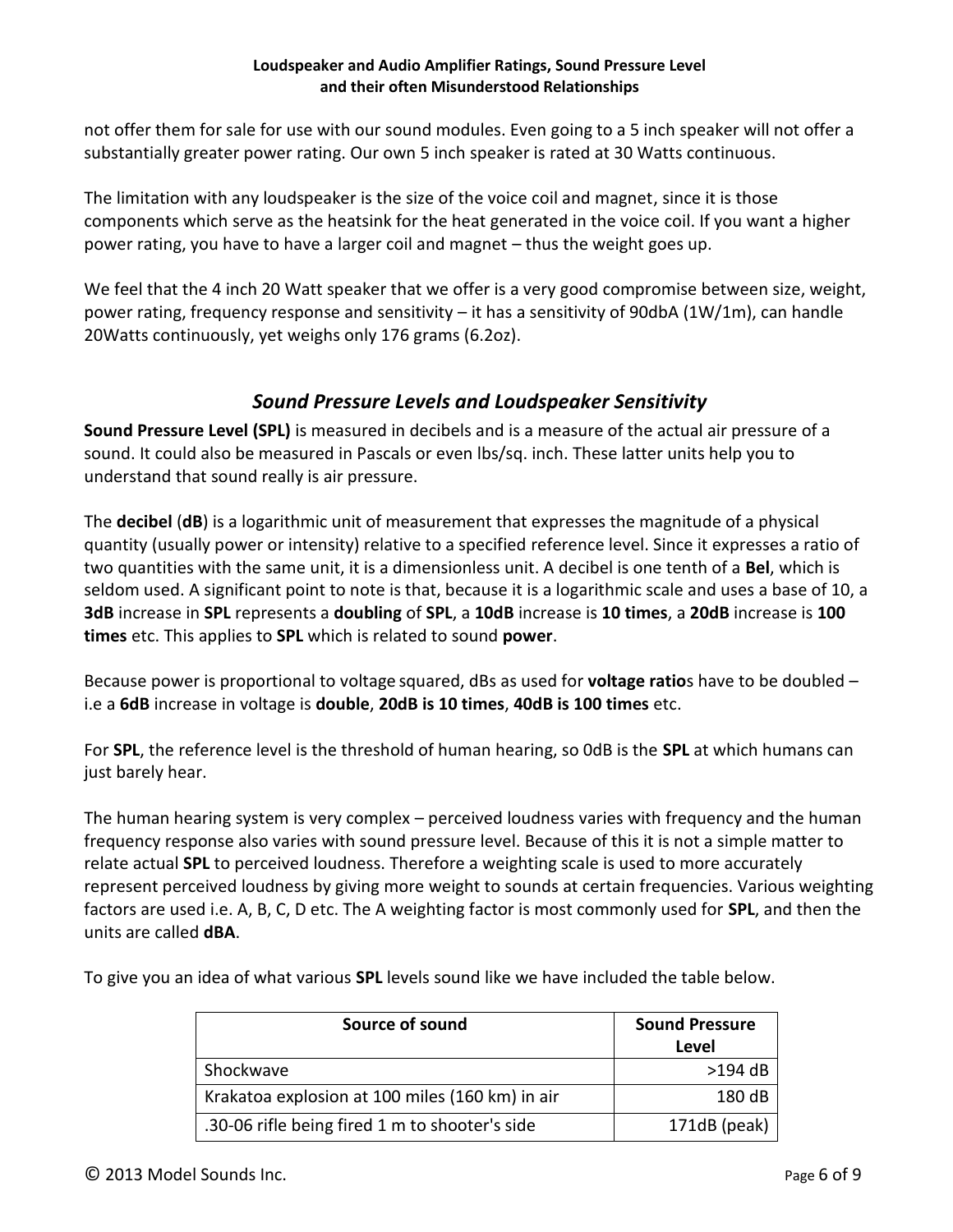| Jet engine at 30 m                         | 150dB         |
|--------------------------------------------|---------------|
| Threshold of pain                          | 130dB         |
| Hearing damage -instantaneous              | 120dB         |
| Jet engine at 100m                         | $110 - 140dB$ |
| Jack Hammer at 1m                          | 100dB         |
| Traffic on major road at 10m               | $80 - 90dB$   |
| Hearing damage - due to long term exposure | 78dB          |
| Passenger car at 10 m                      | $70 - 80dB$   |
| Normal talking at 1 m                      | $40 - 60dB$   |
| Very calm room                             | $20 - 30dB$   |
| Leaves rusting or calm breathing           | 10dB          |
| Threshold of human hearing                 | 0dB           |

Loudspeaker manufacturers attempt to give you an idea of how "loud" their speaker is by quoting a sensitivity value such as **90 dBA (1W/1m).** What this means is that, if the speaker is mounted in a very large, or "infinite", baffle and fed with **1Watt** of power, it will produce an **SPL** of **90dBA** at a distance of 1 metre on its main axis.

The above sensitivity is always best case, so if the observer is "off axis", or is further away than 1m, or the speaker is in an inefficient enclosure, or none at all, the **SPL** will be less.

Loudspeaker efficency and power ratings were touched on earlier. A speaker that is **3dB** more sensitive than another will produce double the **SPL** (or be 3 dB louder) for the same power input. I.E. a 20Watt driver rated at **92dBA (1W/1m)** sensitivity will output twice as much acoustic power (**SPL**) as a 40Watt driver rated at **89dBA (1W/1m)** when both are driven with 20Watts of input power. Or another way of saying the same thing is that the first speaker will be just as loud as the second speaker with only half the input power. So loudspeaker sensitivity is an all important factor in choosing a loudspeaker for R/C model use. Using surplus loudspeakers is not recommended as you have no idea what their specifications are.

# *Audio Power Amplifier Ratings*

<span id="page-6-0"></span>Audio power amplifier manufacturers (including integrated circuit or I.C. amplifiers) will usually always claim their products can deliver the maximum possible achievable power under the most ideal conditions.

These conditions are :

- 1. The amplifier is operating at its maximum possible supply voltage since power is proportional to voltage squared. The available output voltage swing closely tracks the supply voltage, but is always less than the supply voltage in a "single ended" mode.
- 2. The amplifier is driving its lowest possible loudspeaker impedance since power is inversely proportional to the driven load impedance, the lowest impedance gives the highest power.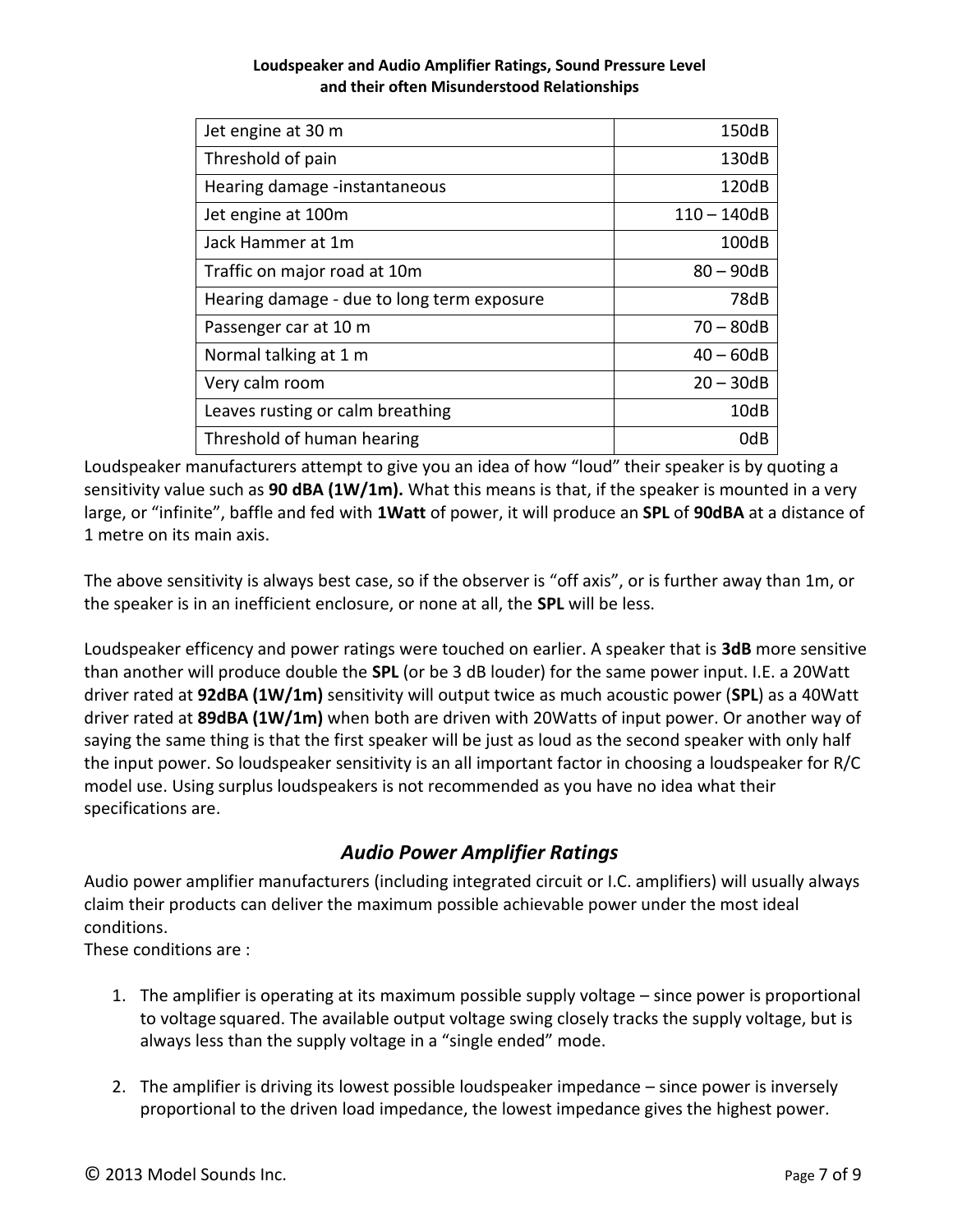3. The amplifier is driven to usually 10% THD (Total Harmonic Distortion). This is a very high level. Hi-fidelity amplifiers usually operate at less than 0.1% THD.

If any of these factors are not met, the available output power drops – sometimes quite dramatically.

There is an amplifier configuration called "Bridge Tied Load" (BTL) which will give twice the available peak-peak voltage swing of a similar single ended amplifier. This is essentially two amplifiers operating in anti-phase to each other, so when the first output voltage is rising, the second output is falling and vice-versa. Twice the voltage swing means four times the available output power – **BUT** also means four times the internal power dissipation which means it must be mounted on a much larger heatsink to keep it within acceptable temperature limits.

Amplifier efficiency is a very important consideration. In a similar manner to loudspeaker efficiency, amplifier efficiency is the ratio of the output power it can send to the loudspeaker to the electrical input power it takes from the power supply.

In audio amplifiers of the kind used in R/C model sound systems, there are two modes of operation – Class AB and Class D.

Class AB amplifiers are a semi-linear amplifier where the amplifier outputs a voltage that bears a linear relationship to its input voltage. This kind of amplifier is usually quite simple and inexpensive, but is quite inefficient – about 60-65% maximum. This means that if an amplifier outputs 60Watts, it is actually consuming 100Watts of power from the power supply - a battery in an R/C model. The other 40Watts is lost as heat in the amplifier and this heat has to be carried away using a heatsink or fan, otherwise the amplifier will overheat and self-destruct.

Class D amplifiers use a switching mode of operation called Pulse Width Modulation (PWM). The output transistors are switched on and off rapidly at a very high frequency well above human hearing (typically 250KHz). The amount of time they are on or off varies with the audio input waveform and the average value of these pulses represents the amplified audio output. These amplifiers usually have a high current output filter to drive the loudspeaker. Contrary to some beliefs these filters are not used to recover the audio content from the pulse stream – the loudspeaker and the human ear combine to do that very effectively. Whilst the filter does contribute to audio waveform recovery, it's main purpose is to remove, or reduce, the high frequency currents travelling in the speaker wires so that they do not radiate significant radio interference.

Conceptually, Class D amplifiers are more complex, but in the type of sound modules used in R/C models, they are a single integrated circuit chip. Because the output is operating in a switched mode these amplifiers are very efficient – sometimes 85 – 90%. In the case of our 60Watts example, above, if the efficiency is 90%, the total power consumption is only 67Watts, not the 100Watts of the Class AB. More importantly, the internal power dissipation is only 7Watts compared to 40Watts. This amount of heat can be carried away with a much smaller heatsink, and sometimes, with proper board design, no heatsink is required at all.